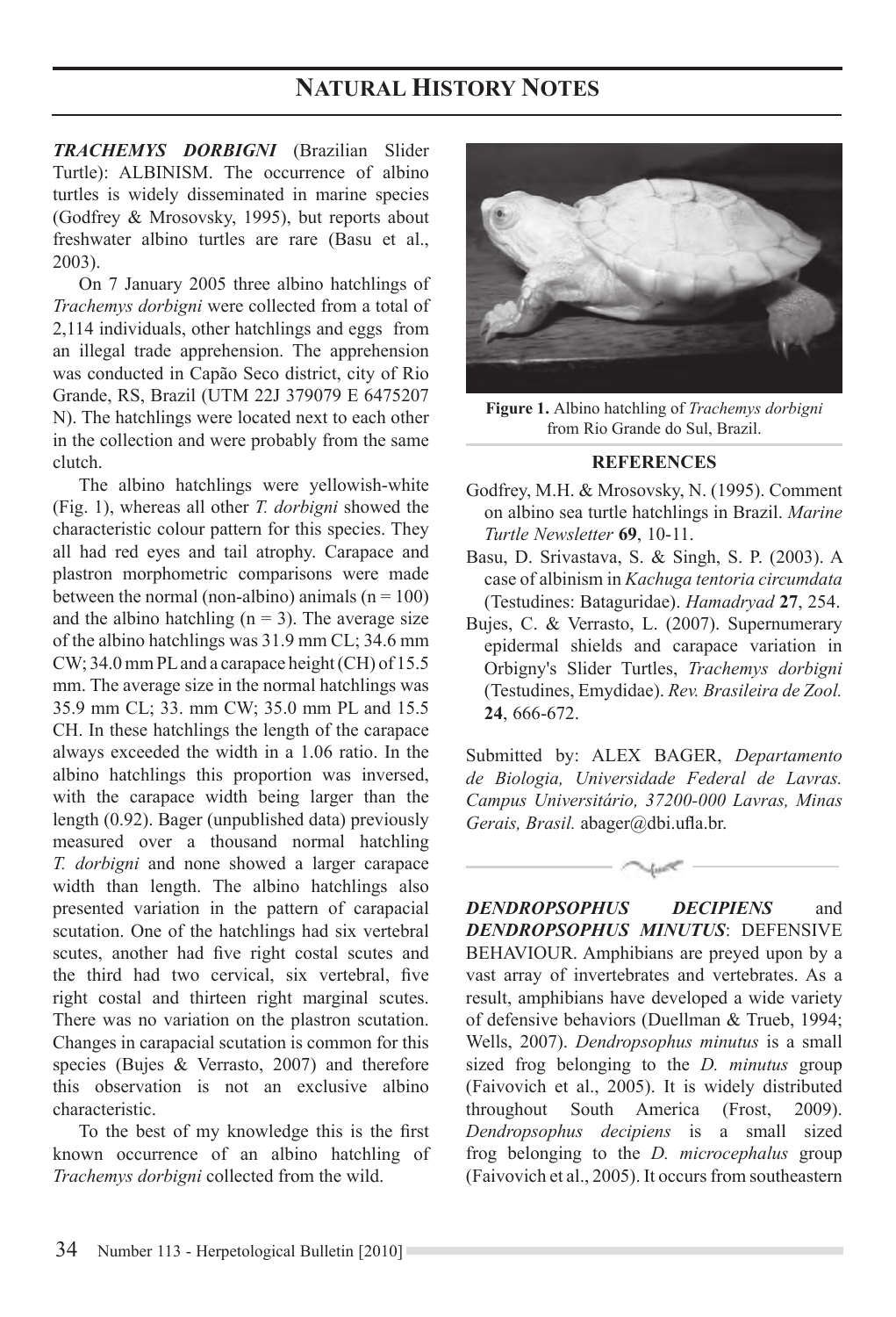to northeastern Brazil, near the Brazilian Atlantic coast (Frost, 2009). On 9 November 2009 at around 19:30, MRM observed a defensive behaviour displayed by specimens of *D. decipiens* (Fig. 1) and *D. minutus* (Fig. 2) upon capture. Once individuals of these species were grasped with the hand or stimulated by tapping on the dorsal region they both exhibited a similar reaction behaviour, in which the hands of the frog were placed next to its face, close to the eyes, and with fingers outstretched. The observation took place in a permanent pond in the Serra do Brigadeiro State Park, a conservation unit in the municipality of Araponga, State of Minas Gerais, Brazil (20°43'19"S, 42°28'43"W, elev. 1320 m, datum SAD1969).



Figure 1. Defensive behaviour displayed by *Dendropsophus decipiens.*

Angulo & Funk (2006) suggested the term "boo behaviour" for this kind of defense. It has been reported for other Hylinae species such as *Hypsiboas semilineatus* (Azevedo-Ramos, 1995), *Hypsiboas calcaratus* and *Hypsiboas fasciatus* (Angulo & Funk, 2006), and *Hypsiboas geographicus* (Angulo et al., 2007), although the term "boo behaviour" has not always been used.

Different functions have been suggested to explain the adaptive value of this behaviour in arboreal species. It has been proposed that it makes it difficult for a predator to rediscover a treefrog if its falls from the vegetation after an attack, that it serves to protect the eyes (Azevedo-Ramos, 1995), that it is used for sending an anti-signal to potential predators by changes in the familiar frog outline, or that it could challenge predator ingestion (Angulo  $& Funk, 2006)$ . Angulo et al. (2007) verified that after a brief period of time some individuals that displayed "boo behaviour" modified their defensive position, moving the hands close to the body and scrunching fingers until reaching a death-feign position. Angulo et al.  $(2007)$  also suggest plasticity in anti-predator strategies, with the "boo behavior" strategy being a variant of a death-feigning posture. Voucher specimens were deposited at the herpetological collection of the



Figure 2. Defensive behaviour displayed by *Dendropsophus minutus.*

Museu de Zoologia João Moojen, Universidade Federal de Viçosa, in Viçosa, Minas Gerais, Brazil (*D. decipiens*, MZUFV 10172-10173; *D. minutus* MZUFV 10174-176).

## **ACKNOWLEDGEMENTS**

We thank Simone Rodrigues Magalhães for helping during fieldwork. Instituto Brasileiro do Meio Ambiente e dos Recursos Naturais Renováveis (IBAMA) and Instituto Estadual de Florestas  $(IEF)$  for collection permits  $(IBAMA 20857-1)$ , IEF 071/09). Universidade Federal de Viçosa for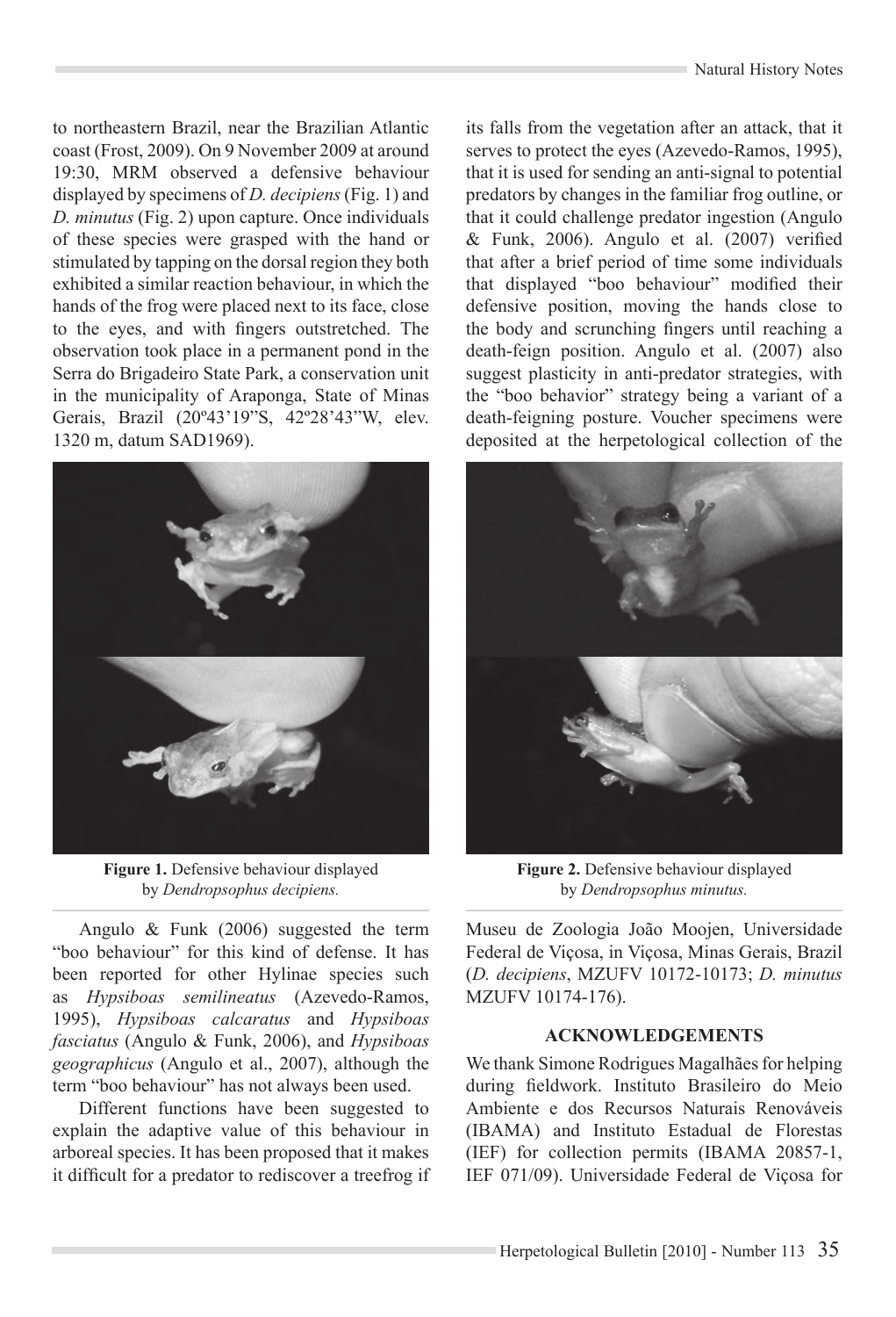logistic support. Coordenação de Aperfeiçoamento de Pessoal de Nível Superior (CAPES) for fellowships granted to MRM.

#### **REFERENCES**

- Angulo, A. (2006). *Hyla calcarata* (Rana de Espolones) and *Hyla fasciata* (NCN). Defensive Behavior. *Herpetol. Rev.* **37** (2), 203-204.
- Angulo, A. Acosta, A.R. & Rueda-Almonacid, J.V.  $(2007)$ . Diversity and frequency of visual defensive behaviors in a population of *Hypsiboas geographicus. Herpetol. J.* **17**, 138-140.
- Azevedo-Ramos, C. (1995). Defense behaviors of the neotropical treefrog Hyla geographica (Anura, Hylidae). *Rev. Bras. Biol.* **55**, 45-47.
- Duellman, W.E. & Trueb, L. (1994). *Biology of Amphibians.* Baltimore: John Hopkins.
- Faivovich, J., Haddad, C.F.B., Garcia, P.C.O., Frost, D.R., Campbell, J.A. & Wheeler, W.C.  $(2005)$ . Systematic review of the frog family Hylidae, with special reference to Hylinae: Phylogenetic analysis and taxonomic revision. *Bull. Am. Mus. Nat. Hist.* **294**, 1-240.
- Frost, D.R. (2009). Amphibian Species of the World: an Online Reference. Version 5.3. <http://research.amnh.org/herpetology/ amphibia>. [Accessed: November 2009].
- Wells, K.D. (2007). *The Ecology and Behavior of Amphibians.* Chicago: Univ. Chicago Press.

Submitted by: MARIO RIBEIRO DE MOURA\*, JUSSARA SANTOS DAYRELL and RENATO NEVES FEIO. *Museu de Zoologia João Moojen, Departamento de Biologia Animal, Universidade Federal de Viçosa, Vila Gianetti 32, CEP 36570- 000 Viçosa, Minas Gerais, Brazil.* \*mariormoura@ gmail.com.

*LEPTODACTYLUS OCELLATUS* (Butter frog): DIET. *Leptodactylus ocellatus* is a large frog species, widely distributed throughout South America, east of the Andes, occurring from Venezuela to Argentina (Cei, 1980). It inhabits a wide variety of aquatic environments and is often found in altered landscapes (Solé et al., 2009). Information about its diet is available for populations from Argentina (Gallardo, 1958; Gallardo, 1964; Lajmanovich, 1996; Sanabria et al., 2005), Uruguay (Maneyro et al., 2004) and Brazil (Teixeira & Vrcibradic, 2003; França et al., 2004; Kokobum & Rodrigues, 2005; Solé et al., 2009), and indicate that the species is a generalist predator (Teixeira & Vrcibradic, 2003; Solé et al., 2009). Arthropods and vertebrates of different groups have been reported as prey of *L. ocellatus* and also other amphibian species (Gallardo, 1964; Solé et al., 2009). Here we present information about the diet of *L. ocellatus* from a locality in the southeast of Brazil.

The stomach contents of eight specimens (six females and two males) were analyzed from frogs collected at an artificial pond near the urban area of Coimbra municipality, Minas Gerais state, Brazil  $(20^{\circ}52'31''S, 42^{\circ}48'26''W)$  on 2 December 2008, 9 and 15 January 2009. All specimens were found on the ground near pond margins. Five of them were housed as voucher specimens at the herpetological collection of Museu de Zoologia João Moojen (MZUFV), Universidade Federal de Viçosa, Viçosa municipality, Minas Gerais state, Brazil under the register numbers MZUFV 9046- 9050. The prey items were identified to the lowest possible taxon, weighed to the nearest 0.01 g and separated as "intact" and "fragmented". The snout vent length (SVL) of frogs ranged from 66.99 mm to 103.38 mm, and frog's mass ranged from 30.09 g to 124.16 g. A total of eight prey categories were found among the intact prey items, and four among the fragmented ones, along with non identified arthropod remains (Table 1). Coleopterans, both intact and fragmented, were the majority of prev items  $(25\%)$ , followed by Formicidae  $(21.43\%)$ and Gastropoda (Pulmonata) (10.71%).

Two adult specimens of *Physalaemus cuvieri* (Anura, Leiuperidae) (Fig. 1) were identified among the stomach content of a female *L. ocellatus* collected on 2 December 2008 (MZUFV 9046). This anuran prey item was the dominant prey in relation to the content mass (42.59%). The *P. cuvieri* specimens were dissected and revealed that they were a couple (possibly amplectant at the time of death). The female had numerous cream to white coloured oocytes and the testicles of the male were dark pigmented, indicating sexual maturation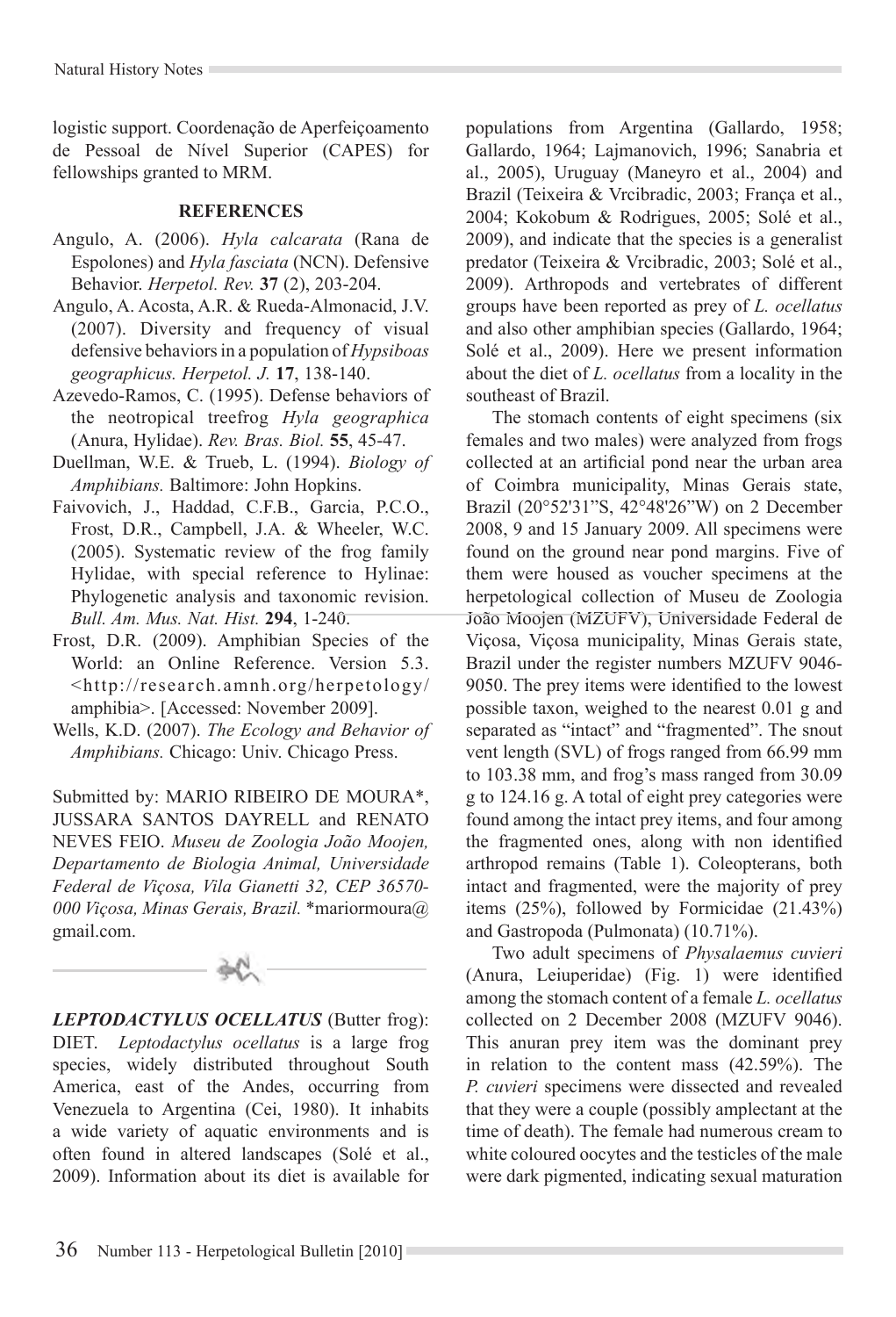| <b>Stomach contents</b>            |   | %N    | mass(g) | $%$ mass |
|------------------------------------|---|-------|---------|----------|
| Intact prey                        |   |       |         |          |
| Gastropoda (Pulmonata)             | 3 | 10.71 | 1.16    | 10.95    |
| Araneae                            |   | 7.14  | 2.95    | 27.86    |
| Blatodea                           |   | 3.57  | 0.03    | 0.28     |
| Coleoptera (Cicindelidae)          |   | 10.71 | 0.59    | 5.57     |
| Hemiptera (Cercopidae)             |   | 3.57  | 0.04    | 0.38     |
| Hymenoptera (Formicidae)           | 6 | 21.43 | 0.36    | 3.40     |
| Lepidoptera (larvae)               |   | 7.14  | 0.14    | 1.32     |
| Anura (Physalaemus cuvieri)        |   | 7.14  | 4.51    | 42.59    |
| <b>Fragmented</b> prey             |   |       |         |          |
| Coleoptera                         |   | 14.29 | 0.09    | 0.85     |
| Araneae                            |   | 3.57  |         |          |
| Orthoptera                         |   | 3.57  |         |          |
| Hemiptera                          |   | 7.14  |         |          |
| Arthropod remains                  |   | سند   | 0.07    | 0.66     |
| <b>Plant remains and sediments</b> |   |       | 0.65    | 6.14     |

Table 1. Summary of stomach contents of *Leptodactylus ocellatus* from Coimbra, Minas Gerais, Brazil.  $N =$  number of prey items; %  $N =$  percentage of prey items.



Figure 1. Couple of *Physalaemus cuvieri* ingested by a female *Leptodactylus ocellatus* (see text). White vertical bar = Scale: 1 cm.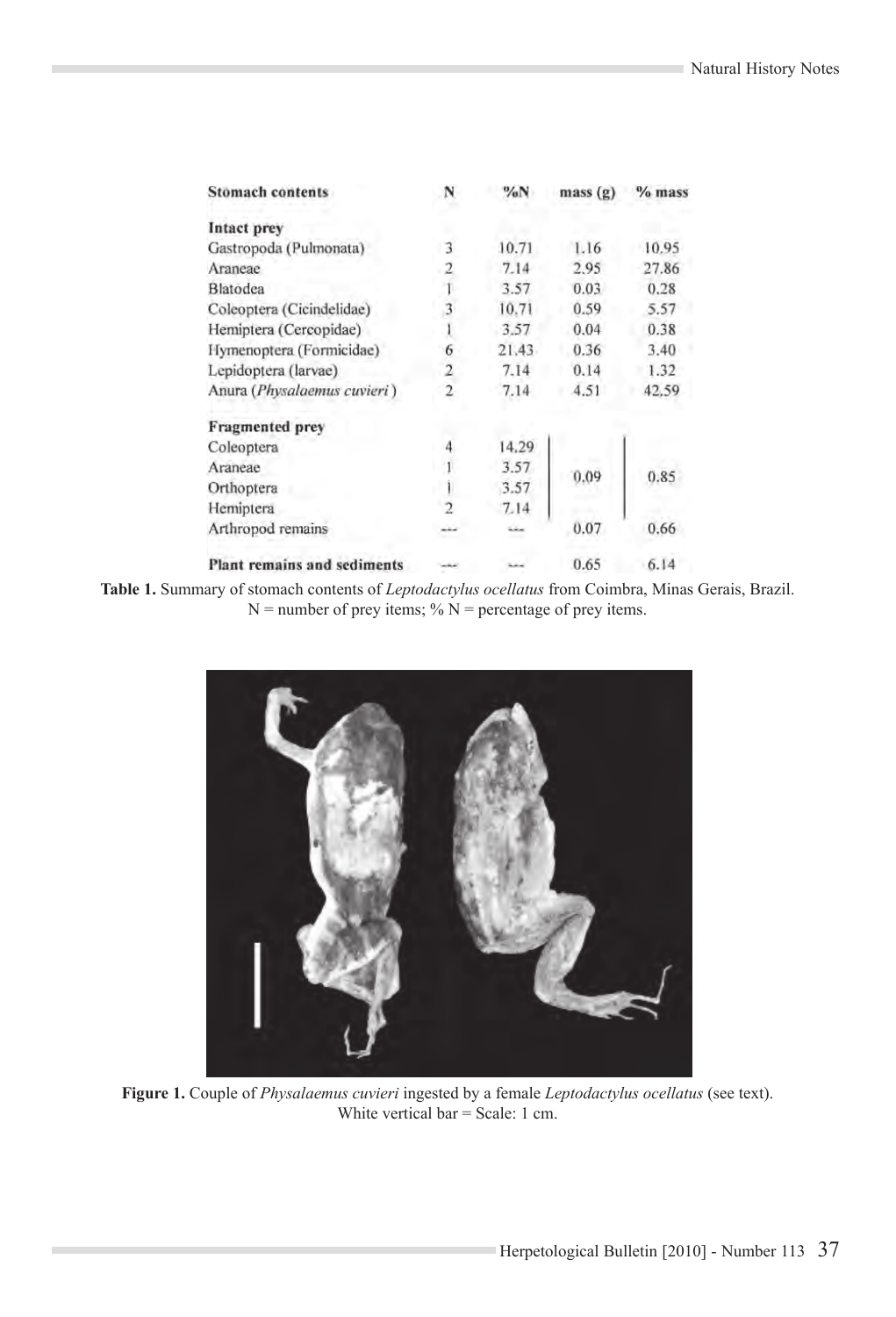(Moresco & Oliveira, 2009). As Gallardo (1964) stated that amphibians gathering for reproduction can be preyed upon by *L. ocellatus*, it is possible that the couple were ingested while mating or attempting to mate.

*Physalaemus cuvieri* is widespread in Brazil, south of the Amazon rainforest and like L. ocellatus, is well adapted to a wide variety of aquatic habitats, breeding in temporary and permanent puddles, streams or swamps (Bokermann, 1962; Eterovick  $& Sazima, 2004$ ). Males of this species call mainly at night, floating in water (Bokermann, 1962: Eterovick & Sazima, 2004), making them a susceptible prey for *L. ocellatus. P. cuveri* has also been reported as prey of water bugs and snakes (Toledo, 2003; Pombal Jr., 2007) but this is the first record of its presence in the diet of L. ocellatus.

# **ACKNOWLEDGEMENTS**

We thank Ana Paula Motta and Felipe Fernandes for field assistance, Caio A. Figueiredo de Andrade for the suggestions and English revision, and IBAMA for collection permits (number  $17152-1$ ).

# **REFERENCES**

- Bokermann, W.C.A. (1962). Observações biológicas sobre *Physalaemus cuvieri* Fitz., 1826 (Amphibia, Salientia). *Rev. Bras. Biol.* **22** (4), 391-399.
- Cei, J.M. (1980). Amphibians of Argentina. Mon. *Zool. Ita. N. S. Mon.* **2**, 1-609.
- Eterovick, P.C. & Sazima, I, (2004). *Anfíbios da Serra do Cipó, Minas Gerais – Brasil.* PUC Minas: Belo Horizonte. 150 pp.
- França, L.F., Facure, K.G. & Giaretta, A.A. (2004). Trophic and spatial niches of two large-sized species of *Leptodactylus* in South-eastern Brazil. *Stud. Neotrop. Fau. Env.* **39** (3), 243-248.
- Gallardo, J.M. (1958). Observaciones sobre el comportamiento de algunos anfibios argentinos. *Cien. Inv.* **14** (7), 291-302.
- Gallardo, J.M. (1964). Consideraciones sobre *Leptodactylus ocellatus* (L.) (Amphibia, Anura) y especies aliadas. *Physis Tomo* **24**, 373-384.
- Kokobum, M.N.C. & Rodrigues, A.P. (2005). *Leptodactylus ocellatus* (Rã-manteiga). Cannibalism. *Herpetol. Rev.* **36** (3), 303.

Lajmanovich, R.C. (1996). Dinámica trófica de

juveniles de *Leptodactylus ocellatus* (Amphibia, Leptodactylidae), en una isla del Paraná, Santa Fe, Argentina. *Cuad. de Herpetol.* **10** (1-2), 11-23.

- Maneyro, R., Naya, D.E., Canavero, A. & Camargo, A. (2004). Diet of the South American frog *Leptodactylus ocellatus* (Anura, Leptodactylidae) in Uruguay. *Iher. Ser. Zool.* **94** (1), 57-61.
- Moresco, R.M. & Oliveira, C. (2009). A comparative study of the extracutaneous pigmentary system in three anuran amphibian species evaluated during the breeding season.  *S. Am. Jour. Herpetol.* **4** (1), 1-8.
- Pombal Jr., J.P. (2007). Notas sobre a predação em uma taxocenose de anfíbios anuros no sudeste do Brasil. *Rev. Bras. Zool.* **24** (3), 841-843.
- Sanabria, E.A., Quiroga, L.B. & Acosta, J.C. (2005). Dieta de *Leptodactylus ocellatus* (Linnaeus, 1758) (Anura: Leptodactylidae) en un humedal del oeste de Argentina. *Rev. Peru. Biol.* **12** (3), 472- 477.
- Solé, M., Dias, I.R., Rodrigues, E.A.S., Marciano-Jr, E., Branco, S.M.J., Cavalcante, K.P. & Rödder, D. (2009). Diet of Leptodactylus *ocellatus* (Anura, Leptodactylidae) from a cacao plantation in southern Bahia, Brazil. *Herpetol. Notes* **2**, 9-15.
- Teixeira, R. & Vrcibradic, D. (2003). Diet of *Leptodactylus ocellatus* (Anura, Leptodactylidae) from coastal lagoons of Southeastern Brazil. *Cuad. de Herpetol.* **17** (1-2), 113-120.
- Toledo, L.F. (2003). Predation on seven South American anuran species by water bugs (Belostomatidae). *Phyllomedusa* **2**, 105-108.

Submitted by: EMANUEL TEIXEIRA DA SILVA, Departamento de Biologia Animal, Universidade Federal de Viçosa, Campus Universitário, CEP 36570-000, Viçosa, MG, Brazil. etsbio@ yahoo.com.br, PATRICIA DA SILVA SANTOS, Departamento de Zoologia, Universidade Federal de Minas Gerais, Av. Antônio Carlos 6627, CEP 31270-901, Belo Horizonte, MG, Brazil, and OSWALDO PINTO RIBEIRO FILHO, Departamento de Biologia Animal, Universidade Federal de Viçosa, Campus Universitário, CEP 36570-000, Viçosa, MG, Brazil.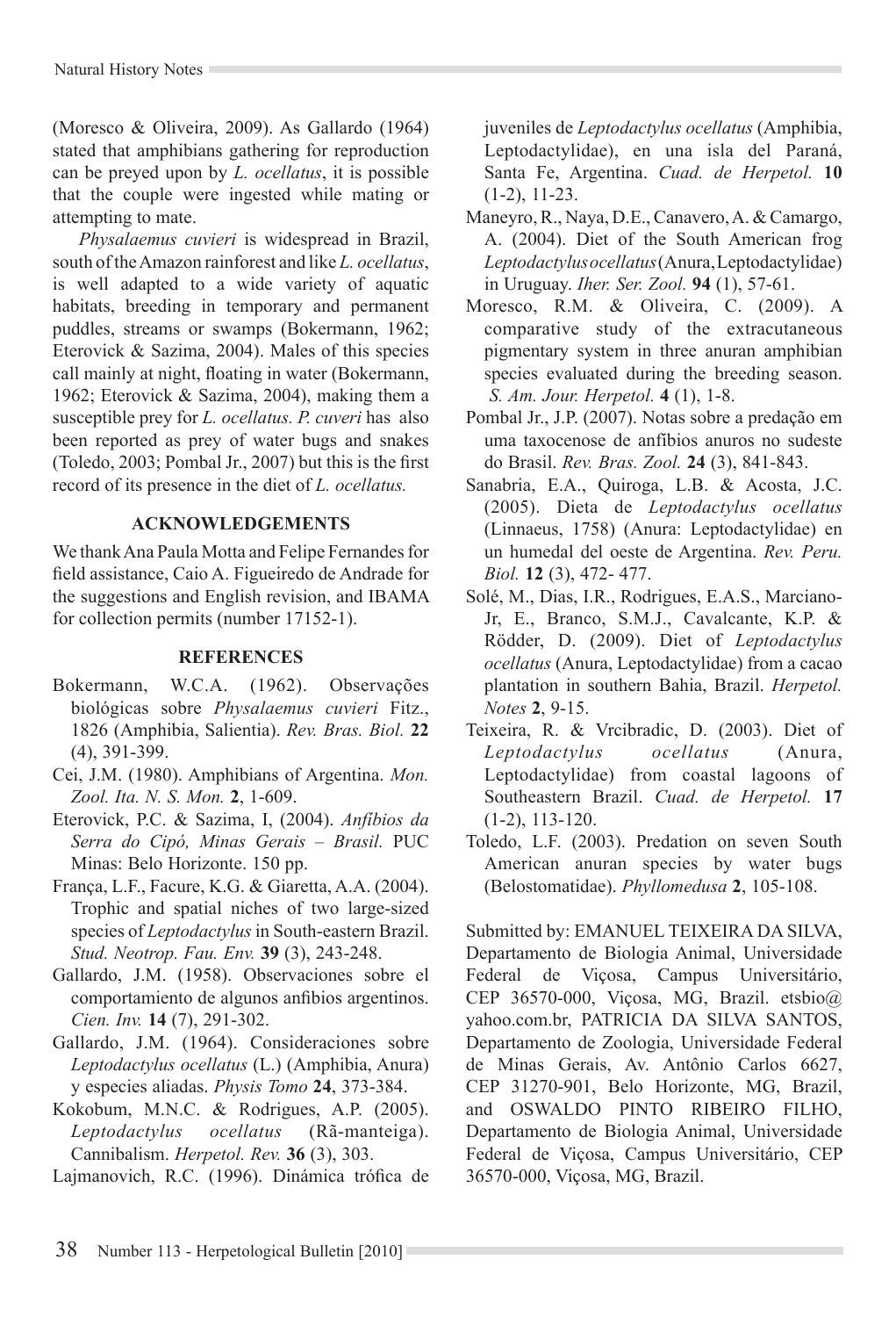*GAVIALIS GANGETICUS* (Indian Gharial): BEHAVIOUR. *Gavialis gangeticus* is one of the more recognisable and iconic species on our planet which is presently in decline and at immediate risk of extinction (Loh et al., 2008). Currently, it is listed as critically endangered under the IUCN Red List with population levels dropping drastically in recent years to just 220 breeding adults in the wild (Choudhury et al., 2009). Declines are attributed to: illegal hunting for its prized snout ('Ghara'), skin and eggs; accidental trapping from illegal fishing; and habitat loss from a variety of sources including sand-mining, agriculture, dams, and siltation. All of these are major threats that show no sign of abating (Whitaker, 2007). Limited surveillance of the number of wild animals hampers population monitoring and detailed information on its ecology is still relatively sparse (Sharma & Basu, 2004).

The Gharial (*G. gangeticus*) and False Gharial (*Tomistoma schlegelii*) have distinct morphological characteristics which differentiate them from all other crocodilians. These traits, in particular the elongate and narrow jaw, have long been regarded as an adaptation to aid their ichthyophagous diet (Singh & Bustard, 1982; Whitaker & Basu, 1982; Thorbjarnarson, 1990). Recent molecular advances suggest that convergent adaptation has not shaped morphological characters in *T. schlegelii* but rather it should be placed into Gavialidae with *G. gangeticus*, becoming a sister family to the Crocodylidae (Norell, 1989; Poe, 1996; Gatesy et al., 2003, 2004, 2008; Willis et al., 2007). This taxonomic shift suggests the morphological characters observed in the Gavialidae likely evolved early on in the radiation of the family.

In this note I present preliminary observations of male combat by G. gangeticus, involving its unusual morphological characters that may be unique among Crocodylia. On 1 June 2007 between 14:30 and 15:00 at the Madras Crocodile Bank Trust (MCBT), 40 km south of Chennai, Tamil Nadu, India, two large adult male *G. gangeticus* (approximately 4-5 m) were observed showing typical territorial signs of chasing each other and displaying to females by arching their dorsum out of the water. During these displays the two males presented an unrecorded behaviour that the staff and I at the MCBT have named 'fencing'.

The males moved towards each other (head on), propelled themselves out of the water, and using their jaws like swords, tried to push each other to the water's edge (Fig. 1). No biting or mouth gaping was observed, only strong swipes to the jaw of the opponent. The fight continued for approximately 30 minutes before one male retreated to the far side of the enclosure whilst the winner (in this case, also the larger) male moved closer toward the females. Several unconfirmed reports of this behaviour have been recorded at MCBT. Due to this style of territorial fighting, I recommend that males be housed independently of each other with a small group of females (between  $5-7$ ) when specimens are held in captivity for essential conservation breeding programmes.

## **ACKNOWLEDGEMENTS**

I am grateful to Nikhil Whitaker for advice and help in obtaining research articles and conservation reports; The Worshipful Company of Farmers for their partial funding of my (and Luke Harding's) work conducted in India.

# **REFERENCES**

- Choudhury, B.C., Singh, L.A.K., Rao, R.J., Basu, D., Sharma, R.K., Hussain, S.A., Andrews, H.V., Whitaker, N., Whitaker, R., Lenin, J., Maskey, T., Cadi, A., Rashid, S.M.A., Choudhury, A.A., Dahal, B., Win Ko Ko, U., Thorbjarnarson, J. & Ross, J.P. (2007). *Gavialis gangeticus*. In: IU CN 2009. IUCN Red List of Threatened Species. Version 2009.2. <www.iucnredlist.org>. [Accessed: 19 November 2009].
- Gatesy, J., & Amato, G. (2008). The rapid accumulation of consistent molecular support for intergeneric crocodylian relationships. Mol. *Phylogenetics & Evol.* **48**, 1232-1237.
- Gatesy, J., Amato, G., Norell, M., DeSalle, R.  $&$  Hayashi, C. (2003). Combined support for wholesale taxic atavism in Gavialine crocodylians. *Syst. Biol.* **52**, 403-422.
- Gatesy, J., Baker, R. & Hayashi, C. (2004). Inconsistencies in arguments for the supertree approach: supermatrices versus supertrees of Crocodylia, Syst. Biol. 53, 342-355.